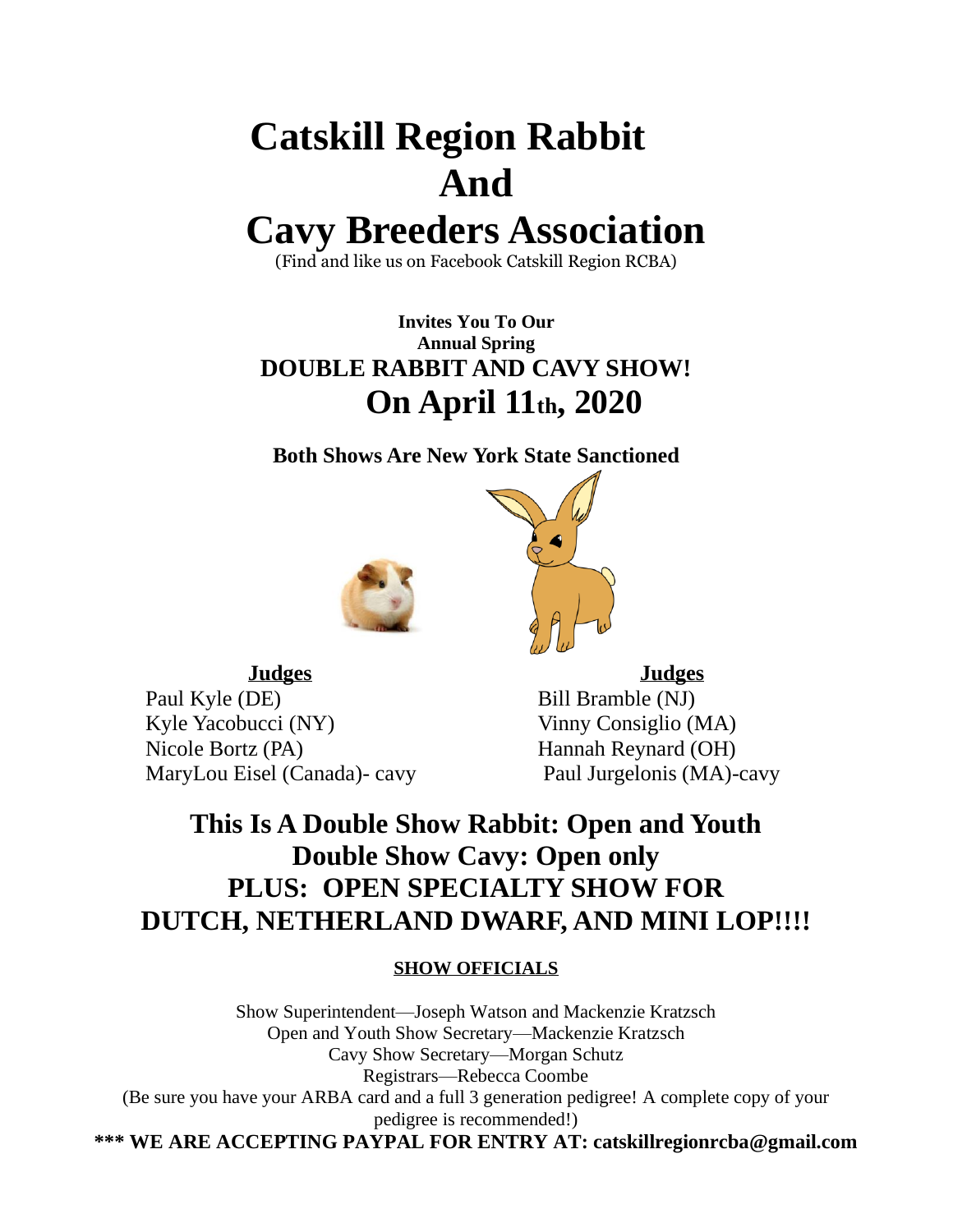**American Rabbit Breeders Association, Inc. Sanctioned Open & Youth Show Eric Stewart, Executive Director, PO Box 400, Knox, PA 16232 ARBA Website: [www.arba.net](http://www.arba.net/) ARBA Membership Dues: Combination Husband & Wife: \$30.00 per year, 3 yrs, \$75.00 Youth membership: Dues: \$12.00 per year, 3 yrs, \$30.00 Adult membership: Dues: \$20.00 per year, 3 yrs, \$\$50.00 The 2020 National convention will be held in Harrisburg, PA on October 17th through October 20th, 2020.**

### **SHOW RULES**

- **1. This show will be governed by the show rules and Standard of Perfection of the ARBA**
- **2. All entries must include full entry fee.**
- **3. All entries must be postmarked by April 4, 2020; Email and PayPal entries must be received by April 7, 2020 before 9PM.**
- **4. Judging will be by private ear number.**
- **5. Sick rabbits will be removed from the showroom as deemed necessary by the show superintendent.**
- **6. The show sponsors are not responsible for the loss animals however; all reasonable care will be taken to ensure their safety.**
- **7. The judge's decision will be final except in cases of absolute fraud. Protests must be filed with the show superintendent within 1 hour and accompanied by a \$25. fee, which is refundable if the protest is sustained.**
- **8. The show sponsors reserve the right to substitute judges.**
- **9. Changes within the same sex and class will be accepted for a \$2.00 fee, per animal, per show.**
- **10. No requests taken for any breed to be judged by any requested judges. All lists of breeds for judges will be determined the morning of the show, and by show superintendent only.**
- **11. No animals other than rabbits, cavies and certified service animals will be permitted on the fairgrounds.**
- **12. There will be a 2 call rule for all classes. Judging will proceed after 2 calls have been made. Please pay attention to your classes!**
- **13. Youth showing in youth must carry and place their own rabbits on the table.**
- **14. Youth misbehaving or creating a disturbance may be asked to leave, and their entry fee will be forfeited.**

### **A food vendor will provide breakfast and lunch service. JUDGING BEGINS AT 9:00 AM BUILDING OPENS AT 7:00AM**

## **VENDOR:** Pointer Hill

Pointer Hill will have a variety of carriers and small cages available if you are looking for a larger unit or guaranteed to purchase what you need please contact us in advance!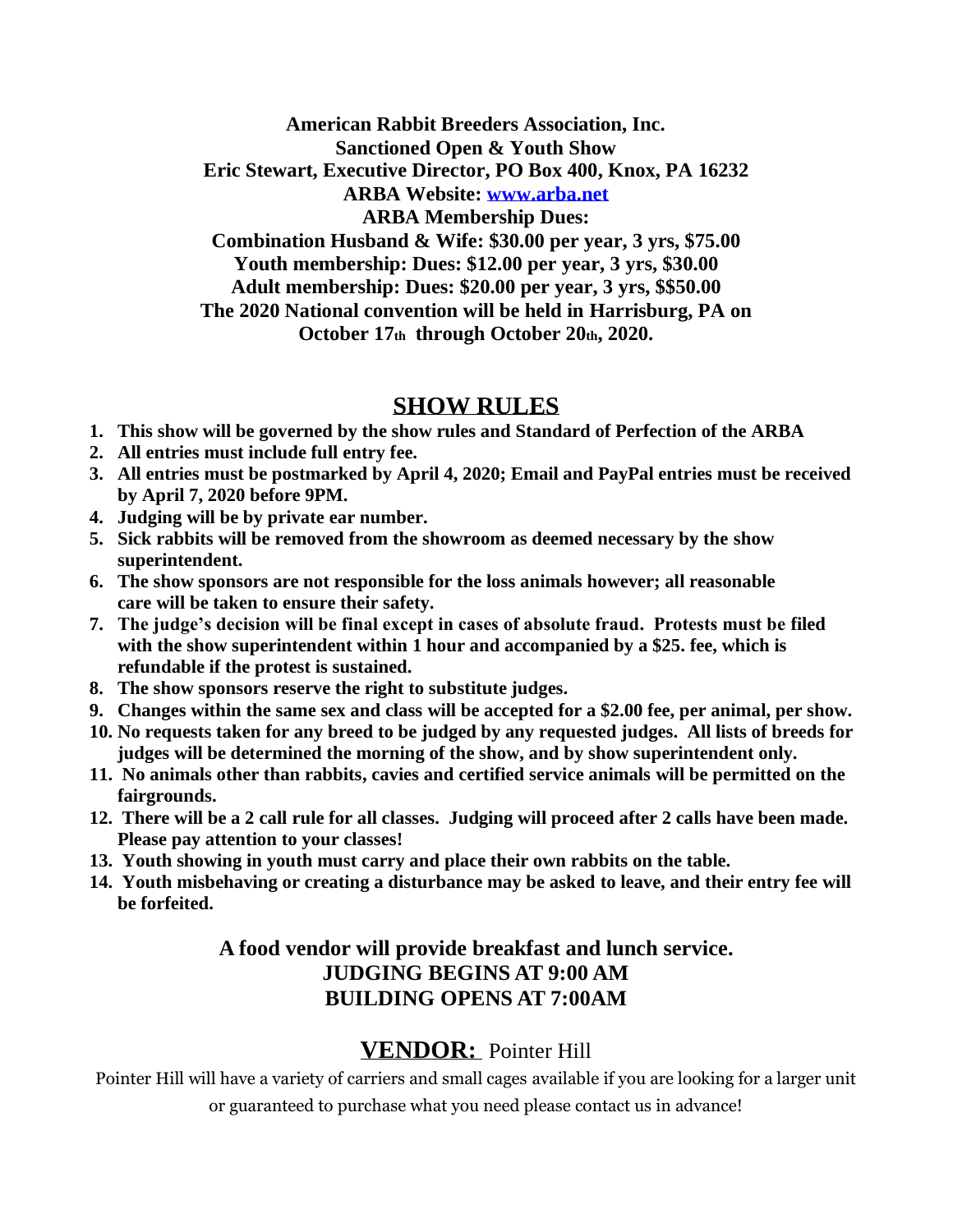### **SANCTIONED BREEDS:**

| *Dutch                          | *Palomino                                                                |
|---------------------------------|--------------------------------------------------------------------------|
| *English/French Lop             | *Harlequin                                                               |
| *Holland Lop                    | *Mini Rex                                                                |
| *New Zealand                    | *Silver*                                                                 |
| *Mini Lop                       | *Netherland Dwarf                                                        |
| $*$ Tan                         | *Satin/Mini Satin                                                        |
| *Himalayan                      | *Havana                                                                  |
| <i>*Lionhead</i>                | *Belgian Hare                                                            |
| *Cinnamon                       | Jersey Wooly                                                             |
| American Fuzzy Lop English Spot |                                                                          |
| Cavy                            | Dwarf Hotot-youth only                                                   |
|                                 | * denotes sanction in open and youth; all others sanctioned in open only |

To sanction breeds not listed above, please contact Mackenzie Kratzsch at [catskillregionrcba@gmail.com](mailto:catskillregionrcba@gmail.com) as soon as possible, but no later than 3/24/20.

## **AWARDS ARE AS FOLLOWS FOR OPEN AND YOUTH:**

Best in Show: Special Award Best Reserve in Show: Special Award Placement ribbons for 1-3rd place Special Best and Best Opposite of Breed awards for all sanctioned breeds ONLY

## **LOCATION: ULSTER COUNTY FAIRGROUNDS, Libertyville Road, New Paltz, NY**

**Due to possible space concerns, please respect our request to stack carriers or eliminate grooming stands if needed. Thank you for your cooperation; we want to make the show fun and accessible for everyone!** \*\*Per fairground rules: other than rabbits and cavies only certified service animals will

be allowed on the premises.

**\*\*Parking is NOT permitted on the grass!!!**

## **DIRECTIONS TO THE ULSTER COUNTY FAIRGROUNDS**

**GPS mapping address, 249 Libertyville Road, New Paltz, NY 12561**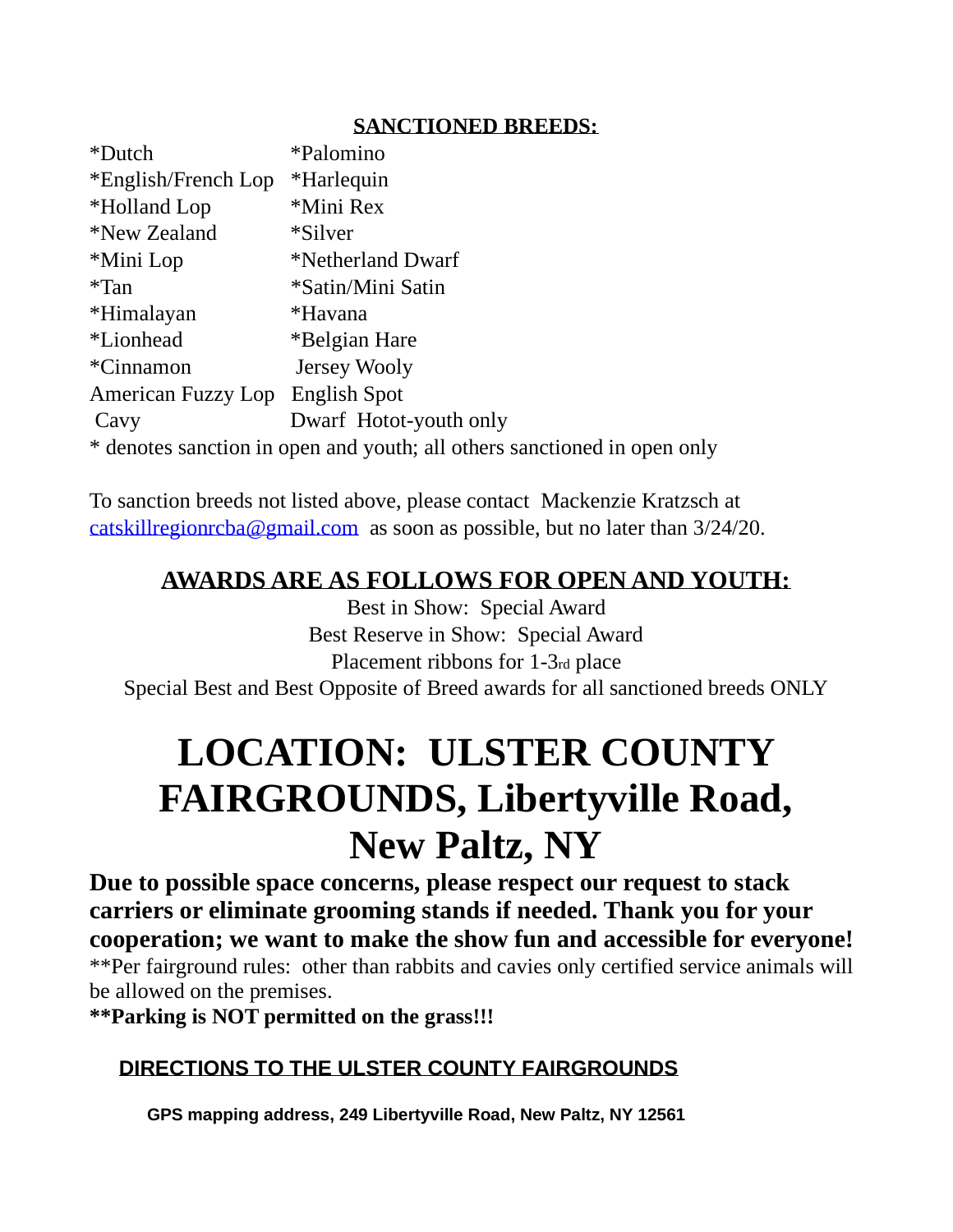**All entries are \$4.00 per animal per show. Fur entries are \$2.00 per animal per show. All day of show entries \$6.00 per animal per show. All changes \$2.00 per animal per show. (This includes changes within the same sex and class. ALL other changes including incomplete information on your entry form, and/or changing from youth to open or vice versa will be considered a new day of show entry, so please check your entry carefully!** 

\*\*\*\*\*\*\*\*\*\*\*\*\*\*\*\*\*\*\*\*\*\*\*\*\*\*\*\*\*\*\*\*\*\*\*\*\*\*\*\*\*\*\*\*\*\*\*\*\*\*\*\*\*\*\*\*

| <b>Mail Rabbit entries to:</b><br><b>Mackenzie Kratzsch</b>                     | Email rabbit entries to: catskillregionrcba@gmail.com                                      |
|---------------------------------------------------------------------------------|--------------------------------------------------------------------------------------------|
| 45 Dogwood Dr                                                                   | Email cavy entries to: tandandy $105@$ yahoo.com                                           |
| <b>Newton, NJ 07860</b><br><b>Mail Cavy entries to:</b><br><b>Morgan Schutz</b> | All emails must be received by April 7th, 2020 by 9PM<br>Bring a copy of your email entry! |
| <b>109 Ulsterville Road</b>                                                     |                                                                                            |
| <b>Pine Bush, NY 12566</b>                                                      | All email entries will receive a confirmation reply<br><b>PayPal entries accepted at:</b>  |
| Postmarked no later than<br>April 4 <sup>th</sup> , 2020                        | catskillregionrcha@gmail.com. Please use<br>Paypal in the "family and friends" option!     |

**EMAIL ENTRIES MUST INCLUDE: Exhibitor name, address and phone #, Which class entered, open or youth, rabbit or cavy Ear number, breed, variety, age, sex for each rabbit/cavy entered Which shows entered: A, B, or both**

#### **All email no-shows are still responsible for full payment!**

#### **NO CHANGES CAN BE DONE AT THE TABLE UNLESS THEY ARE OK'ED BY THE SHOW SECRETARY!**

#### **RECOMMENDED HOTEL:**

A block of rooms has been reserved at the rate of \$129.00 plus tax at:

Hampton Inn: 4 South Putts Corners Rd, New Paltz, 845-255-4200.

This block will be held only until 3/13/20, so make your reservation for a fun night early!!

Hotel Block Code is: CATSKILL RCBA

\*\*\*\*Check and see all the great things to do in New Paltz and the surrounding areas, including

Minnewaska, Mohonk Mountain, Angry Orchard and so much more!!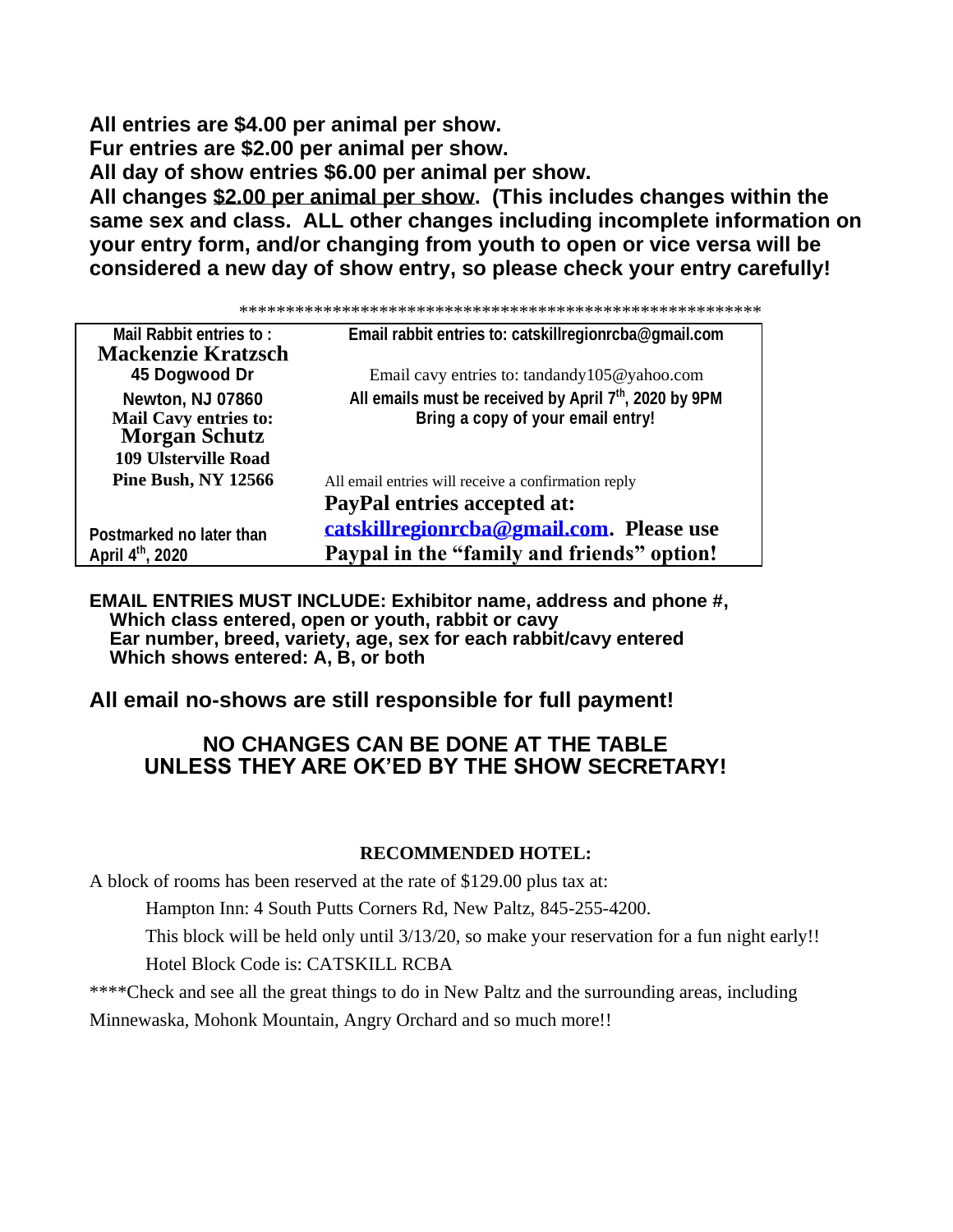#### **National Specialty Club Information**

**American Dutch Rabbit Club www.dutchrabbit.com Janet Bowers, 3520 Baker Hwy, Olivet, MI 49076, 517-449-8341 Email: AmDutchClub@aol.com**

**American Federation of New Zealand Rabbit Breeders [www.newzealandrabbitclub.net](http://www.newzealandrabbitclub.net/)  David Cardinal[, afnzrbasecty@gmail.com,](mailto:afnzrbasecty@gmail.com) 715-281-9286**

**American Fuzzy Lop Rabbit Club http://users.connections.net/fuzzylop/ Paula Grady, [fuzzythinking@att.net](mailto:fuzzythinking@att.net) 303-648-9976**

**American Himalayan Rabbit Association www.himalayanrabbit.com Errean Kratochvil -2159 Bendway Dr, Port Charlotte, FL 33948 Phone: 727-847-1001 Email: [himi1@yahoo.com](mailto:himi1@yahoo.com)**

**American Netherland Dwarf Rabbit Club www.andrc.com** Carl Richetelle, [andrcsectreas@yahoo.com.](mailto:andrcsectreas@yahoo.com) 203-233-2130

**American Satin Rabbit Breeders Association www.asrba.org** Glenda Weiss[, glweiss@hotmail.com,](mailto:glweiss@hotmail.com) 989-598-6932

**American Tan Rabbit Club www.atrsc.org Paula Schutz, 845-744-3900, Email: [atrscsecy@gmail.com](mailto:atrscsecy@gmail.com)**

#### **American Harlequin Rabbit Club**

**Thomas Green[, americanharlequinrabbitclub@aol.com,](mailto:americanharlequinrabbitclub@aol.com) 270-969-0481**

#### **Holland Lop Rabbit Association www.hlrsc.com**

Tessa Fraguglia[, hlrscsec@comcast.net,](mailto:hlrscsec@comcast.net) 707-480-7471

**Lop Rabbit Club of America Inc. www.lrca.us Sandy Bennett[, lrcasec@gmail.com](mailto:lrcasec@gmail.com) 803-960-6167**

#### **Mini Lop Rabbit Club of America http://minilop.org** Judy Todd[, hjtodd0060@att.net,](mailto:hjtodd0060@att.net) 765-482-3921

**National Jersey Wooly Rabbit Club [www.njwrc.net](http://www.njwrc.net/) Douglas Brown[, njwrcsecretary@gmail.com,](mailto:njwrcsecretary@gmail.com) 608-823-7973**

**National Mini Rex Rabbit Club www.nmrrc.net Doug King, 559-787-2588, [NMRRCSecretary@gmail.com](mailto:NMRRCSecretary@gmail.com)**

**North American Lionhead Rabbit Club. [www.lionhead.us](http://www.lionhead.us/)  Deb Bergs, [debbergs@yahoo.com](mailto:debbergs@yahoo.com)**

**Cinnamon RBA. [tracieanderson06@yahoo.com](mailto:tracieanderson06@yahoo.com) Tracie Grant, 775-397-2598**

**National Silver RC. [Nsrc\\_secretary@yahoo.com](mailto:Nsrc_secretary@yahoo.com) Ali Price, 307-292-1460**

**Palomino Rabbit Co-Breeders Assn, Carolyn Wright, [wcwright108@gmail.com,](mailto:wcwright108@gmail.com) 512-237-4164**

**American Belgian Hare. [americanbelgianhareclub@gmail.com](mailto:americanbelgianhareclub@gmail.com) Sue Hohnston, 712-256-0351**

**American Dwarf Hotot Rabbit Club. [terry@mameanddop.com](mailto:terry@mameanddop.com) Terry Robertson, 443-881-3513**

**American English Spot RC. [aesrcsecretary@gmail.com](mailto:aesrcsecretary@gmail.com) Michael C. Wiley Sr, 502-542-5431**

**Havana RBA. [havanasecretary@yahoo.com](mailto:havanasecretary@yahoo.com) Tanya Zimmerman, 715-823-5020**

**American Cavy Breeders. [acbasec@yahoo.com](mailto:acbasec@yahoo.com) Reed D Tibbetts, 214-724-7541**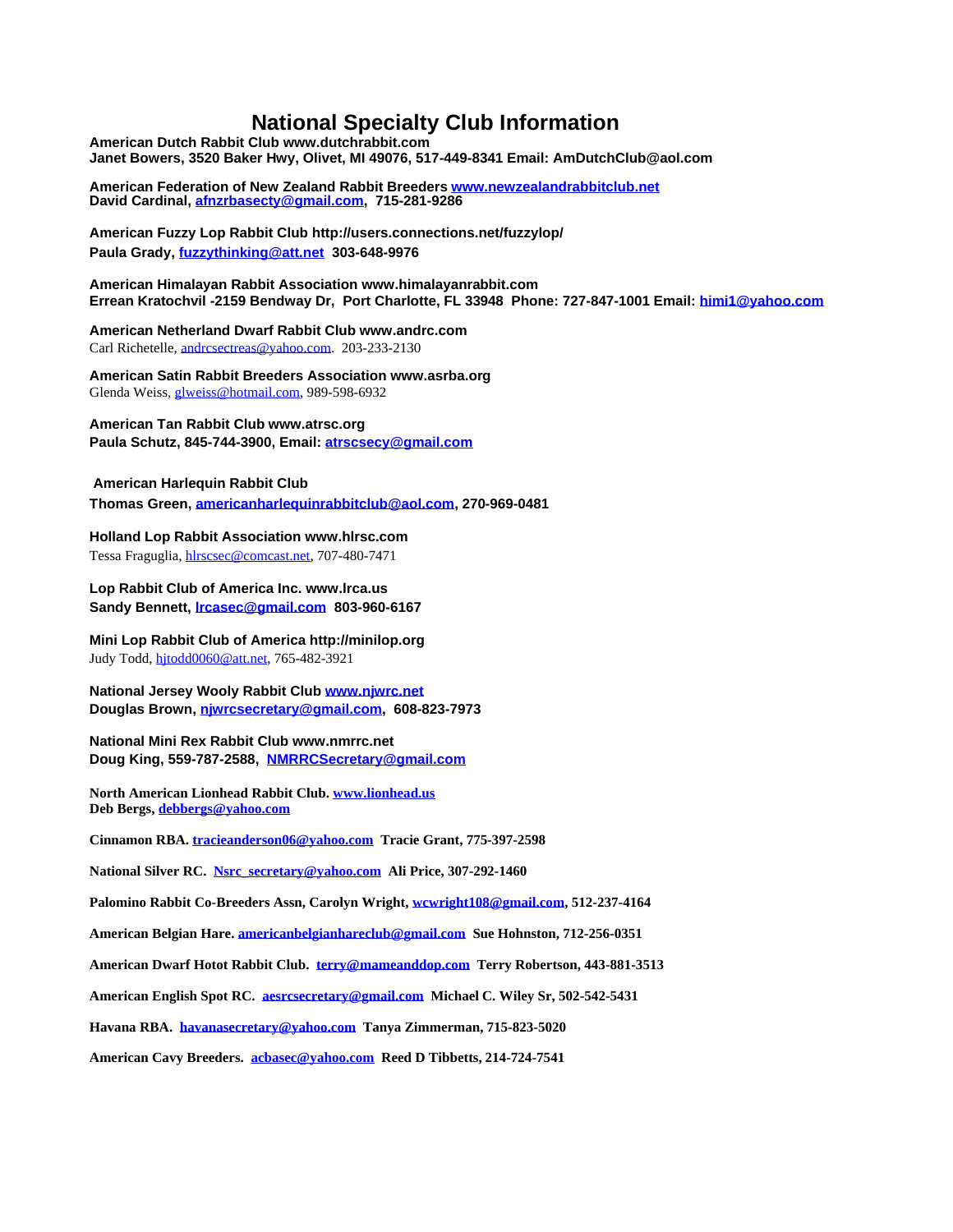#### **Catskill Region Rabbit & Cavy Breeders Entry Form**

Please Circle -------**SHOW A SHOW B** or or **BOTH SHOWS** Please Circle --------**OPEN** YOUTH or

If additional room is needed please make copy of this form or use separate piece of paper.

| <b>Exhibitor Information</b><br>Exhibitor Name<br>RabbitryName<br>Phone / Email<br>Address<br>Show |       |  |                     |  |  |  |
|----------------------------------------------------------------------------------------------------|-------|--|---------------------|--|--|--|
|                                                                                                    |       |  |                     |  |  |  |
|                                                                                                    |       |  |                     |  |  |  |
|                                                                                                    |       |  |                     |  |  |  |
|                                                                                                    |       |  |                     |  |  |  |
|                                                                                                    |       |  |                     |  |  |  |
|                                                                                                    |       |  |                     |  |  |  |
|                                                                                                    |       |  |                     |  |  |  |
|                                                                                                    |       |  |                     |  |  |  |
| 750                                                                                                |       |  |                     |  |  |  |
|                                                                                                    |       |  |                     |  |  |  |
|                                                                                                    |       |  |                     |  |  |  |
|                                                                                                    |       |  |                     |  |  |  |
|                                                                                                    |       |  |                     |  |  |  |
|                                                                                                    |       |  |                     |  |  |  |
|                                                                                                    |       |  |                     |  |  |  |
|                                                                                                    |       |  |                     |  |  |  |
|                                                                                                    |       |  |                     |  |  |  |
|                                                                                                    |       |  | $\mathcal{L}$       |  |  |  |
|                                                                                                    |       |  |                     |  |  |  |
|                                                                                                    |       |  |                     |  |  |  |
|                                                                                                    |       |  |                     |  |  |  |
|                                                                                                    | Ear # |  | Variety/Group/Color |  |  |  |

**TOTAL ENTRY FEE** 

**All entries are \$4.00, Fur entries \$2.00**

**Entries must be postmarked no later than April 4, 2020. Email entries must be received by April 7, 2020 by 9PM. Make checks payable to: Catskill Region Rabbit & Cavy Breeders Association or CRR&CBA.**

**Mail Rabbit entries to: Mackenzie Kratzsch, 45 Dogwood Dr, Newton, NJ 07860**

**Mail Cavy entries to: Morgan Schutz, 109 Ulsterville Rd, Pine Bush, NY 12566** 

 **(Cavy is OPEN only!!)** 

**Email rabbit to: [catskillregionrcba@gmail.com](mailto:catskillregionrcba@gmail.com) Email cavy to: [tandandy105@yahoo.com](mailto:tandandy105@yahoo.com)**

**CATSKILL REGION RABBIT AND CAVY BREEDERS ASSOCIATION**